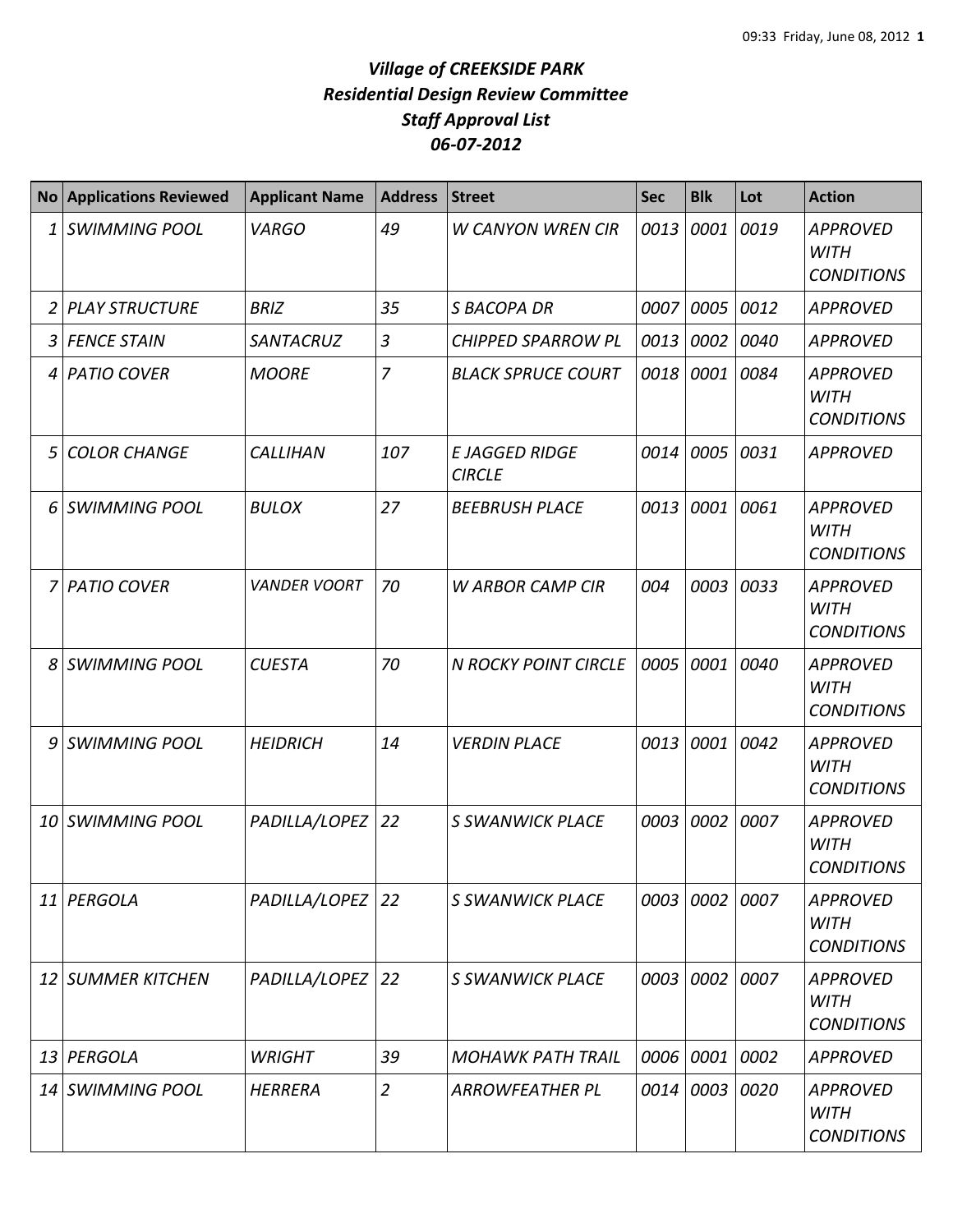| <b>No</b>       | <b>Applications Reviewed</b> | <b>Applicant Name</b> | <b>Address</b> | <b>Street</b>                        | <b>Sec</b> | <b>Blk</b> | Lot  | <b>Action</b>                                       |
|-----------------|------------------------------|-----------------------|----------------|--------------------------------------|------------|------------|------|-----------------------------------------------------|
| 15 <sup>1</sup> | <b>PATIO COVER</b>           | <b>HERRERA</b>        | $\overline{2}$ | <b>ARROWFEATHER PL</b>               | 0014       | 0003       | 0020 | <b>APPROVED</b><br><b>WITH</b><br><b>CONDITIONS</b> |
|                 | 16 FENCE                     | <b>HERRERA</b>        | $\overline{2}$ | <b>ARROWFEATHER PL</b>               | 0014       | 0003       | 0020 | <b>APPROVED</b><br><b>WITH</b><br><b>CONDITIONS</b> |
| 17              | <b>SWIMMING POOL</b>         | <b>KOWALCHUK</b>      | 82             | <b>W ARBOR CAMP CIR</b>              | 0004       | 0003       | 0030 | <b>APPROVED</b><br><b>WITH</b><br><b>CONDITIONS</b> |
| 18              | <b>SWIMMING POOL</b>         | <b>McCAULEY</b>       | 30             | <b>SANDWELL PLACE</b>                | 0009       | 0001       | 0031 | <b>APPROVED</b><br><b>WITH</b><br><b>CONDITIONS</b> |
| 19              | <b>GENERATOR</b>             | <b>ORLAINETA</b>      | $\overline{2}$ | <b>FREESTONE STREAM PL</b>           | 0015       | 0005       | 0013 | <b>APPROVED</b><br><b>WITH</b><br><b>CONDITIONS</b> |
| 20              | <b>GENERATOR</b>             | <b>ORLAINETA</b>      | $\overline{2}$ | YARBROUGH COURT                      | 0015       | 0005       | 0024 | <b>APPROVED</b><br><b>WITH</b><br><b>CONDITIONS</b> |
| 21              | <b>SWIMMING POOL</b>         | <b>WETHINGTON</b>     | 62             | S SHASTA BEND CIRCLE                 | 0022       | 0001       | 0002 | <b>APPROVED</b><br><b>WITH</b><br><b>CONDITIONS</b> |
| 22              | <b>SUMMER KITCHEN</b>        | <b>WETHINGTON</b>     | 62             | <b>S SHASTA BEND CIRCLE</b>          | 0022       | 0001       | 0002 | <b>APPROVED</b><br><b>WITH</b><br><b>CONDITIONS</b> |
| 23              | <b>FENCE STAIN</b>           | <b>CUESTA</b>         | 70             | <b>N ROCKY POINT CIRCLE</b>          | 0005       | 0001       | 0040 | <b>APPROVED</b>                                     |
| 24 I            | PATIO                        | <b>SKINNER</b>        | 67             | <b>N MARSHSIDE PLACE</b>             | 0021       | 0002 0037  |      | <b>APPROVED</b>                                     |
| 25              | <b>PATIO</b>                 | <b>CHENET</b>         | 242            | <b>TORTOISE CREEK PLACE</b>          | 0008       | 0001 0078  |      | <b>APPROVED</b>                                     |
| 26              | PERGOLA                      | <b>CHENET</b>         | 242            | <b>TORTOISE CREEK PLACE   0008  </b> |            | 0001 0078  |      | <b>APPROVED</b><br>WITH<br><b>CONDITIONS</b>        |
| 27              | <b>TREE REMOVAL</b>          | <b>MELO</b>           | 75             | N VICTORIANA CIRCLE                  | 0007       | 0001 0019  |      | <b>APPROVED</b>                                     |
| 28              | <b>PLAY STRUCTURE</b>        | <b>MELO</b>           | 75             | N VICTORIANA CIRCLE                  | 0007       | 0001 0019  |      | <b>APPROVED</b><br><b>WITH</b><br><b>CONDITIONS</b> |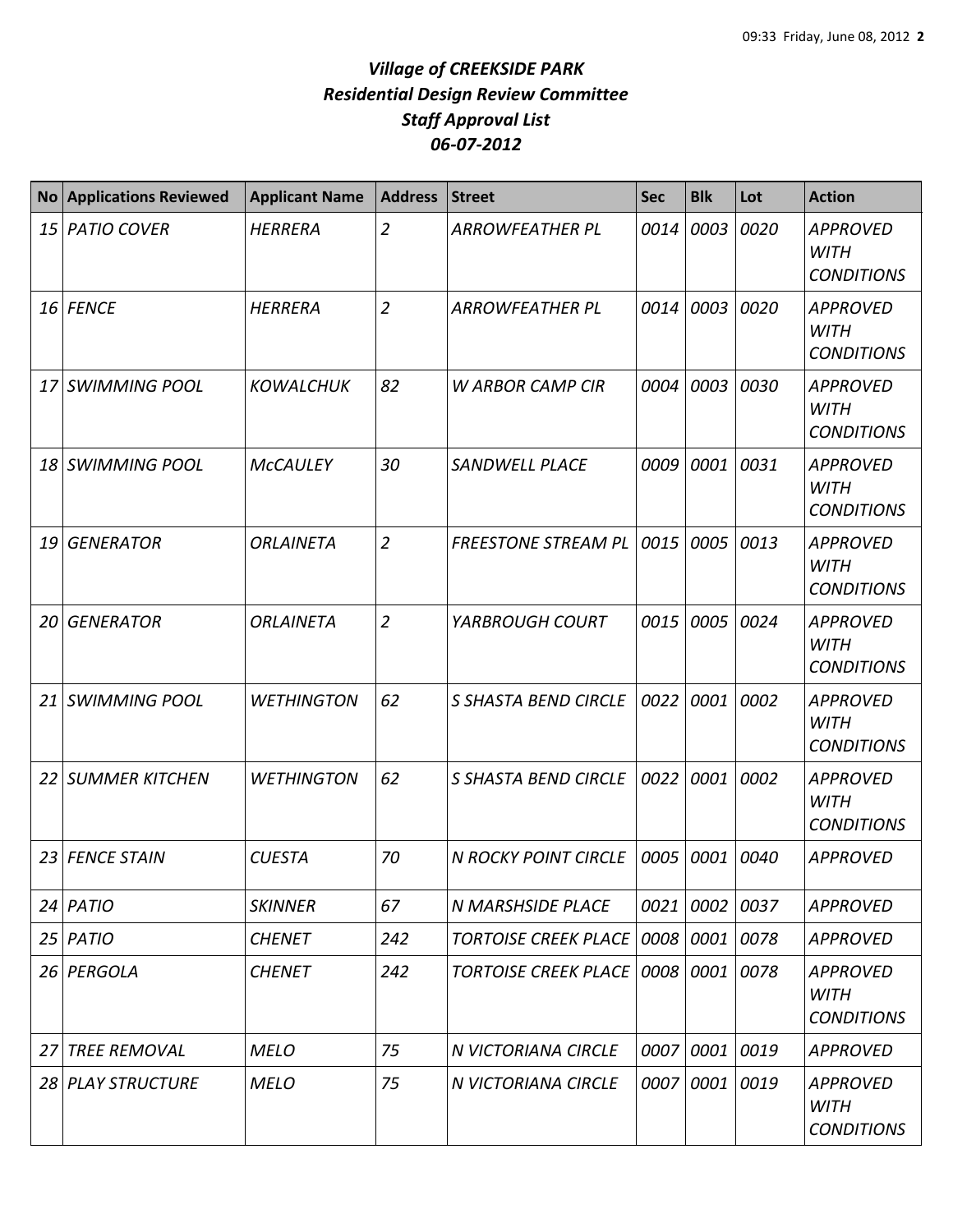| <b>No</b> | <b>Applications Reviewed</b> | <b>Applicant Name</b>      | <b>Address</b> | <b>Street</b>            | <b>Sec</b> | <b>Blk</b>     | Lot  | <b>Action</b>                                       |
|-----------|------------------------------|----------------------------|----------------|--------------------------|------------|----------------|------|-----------------------------------------------------|
|           | $29$ SPA                     | LINDOFF/<br><b>HOSKINS</b> | 54             | <b>BRAKENDALE PLACE</b>  | 0018       | 0001           | 0020 | <b>APPROVED</b><br><b>WITH</b><br><b>CONDITIONS</b> |
|           | 30 PATIO                     | LINDOFF/<br><b>HOSKINS</b> | 54             | <b>BRAKENDALE PLACE</b>  | 0018       | 0001           | 0020 | <b>APPROVED</b>                                     |
| 31        | WALKWAY                      | LINDOFF/<br><b>HOSKINS</b> | 54             | <b>BRAKENDALE PLACE</b>  | 0018       | 0001           | 0020 | <b>APPROVED</b>                                     |
| 32        | <b>SWIMMING POOL</b>         | <b>GOYENECHE</b>           | 6              | E WOLF CABIN DRIVE       | 0014       | 0005           | 0007 | <b>APPROVED</b><br><b>WITH</b><br><b>CONDITIONS</b> |
| 33        | <b>FENCE</b>                 | <b>GOYENECHE</b>           | 6              | E WOLF CABIN DRIVE       | 0014       | 0005           | 0007 | <b>APPROVED</b><br><b>WITH</b><br><b>CONDITIONS</b> |
| 34        | <b>SWIMMING POOL</b>         | <b>ESCOBAR</b>             | 68             | N SHIMMERING ASPEN       | 0019       | 0002           | 0004 | <b>APPROVED</b><br><b>WITH</b><br><b>CONDITIONS</b> |
| 35        | PERGOLA                      | <b>ESTRADA</b>             | 102            | N PINTO POINT CIRCLE     | 0012       | 0001           | 0064 | <b>APPROVED</b><br><b>WITH</b><br><b>CONDITIONS</b> |
| 36        | <b>FENCE STAIN</b>           | <b>ITURRALDE</b>           | $\overline{z}$ | <b>KITTATINNY PLACE</b>  | 0003       | 0004           | 0021 | <b>APPROVED</b>                                     |
| 37        | <b>SWIMMING POOL</b>         | <b>DAVIS</b>               | 6852           | <b>LAKE PALOMA TRAIL</b> | 0010       | 0001           | 006R | <b>APPROVED</b><br><b>WITH</b><br><b>CONDITIONS</b> |
| 38        | <b>FIREPLACE</b>             | <b>DAVIS</b>               | 6852           | <b>LAKE PALOMA TRAIL</b> | 0010       | 0001           | 006R | <b>APPROVED</b><br><b>WITH</b><br><b>CONDITIONS</b> |
|           | 39 SUMMER KITCHEN            | <b>DAVIS</b>               | 6852           | <b>LAKE PALOMA TRAIL</b> |            | 0010 0001 006R |      | <b>APPROVED</b><br><b>WITH</b><br><b>CONDITIONS</b> |
|           | 40 ARBOR                     | <b>DAVIS</b>               | 6852           | <b>LAKE PALOMA TRAIL</b> | 0010       | 0001 006R      |      | APPROVED<br><b>WITH</b><br><b>CONDITIONS</b>        |
| 41        | <b>ARBOR</b>                 | <b>DAVIS</b>               | 6852           | <b>LAKE PALOMA TRAIL</b> | 0010       | 0001 006R      |      | APPROVED<br><b>WITH</b><br><b>CONDITIONS</b>        |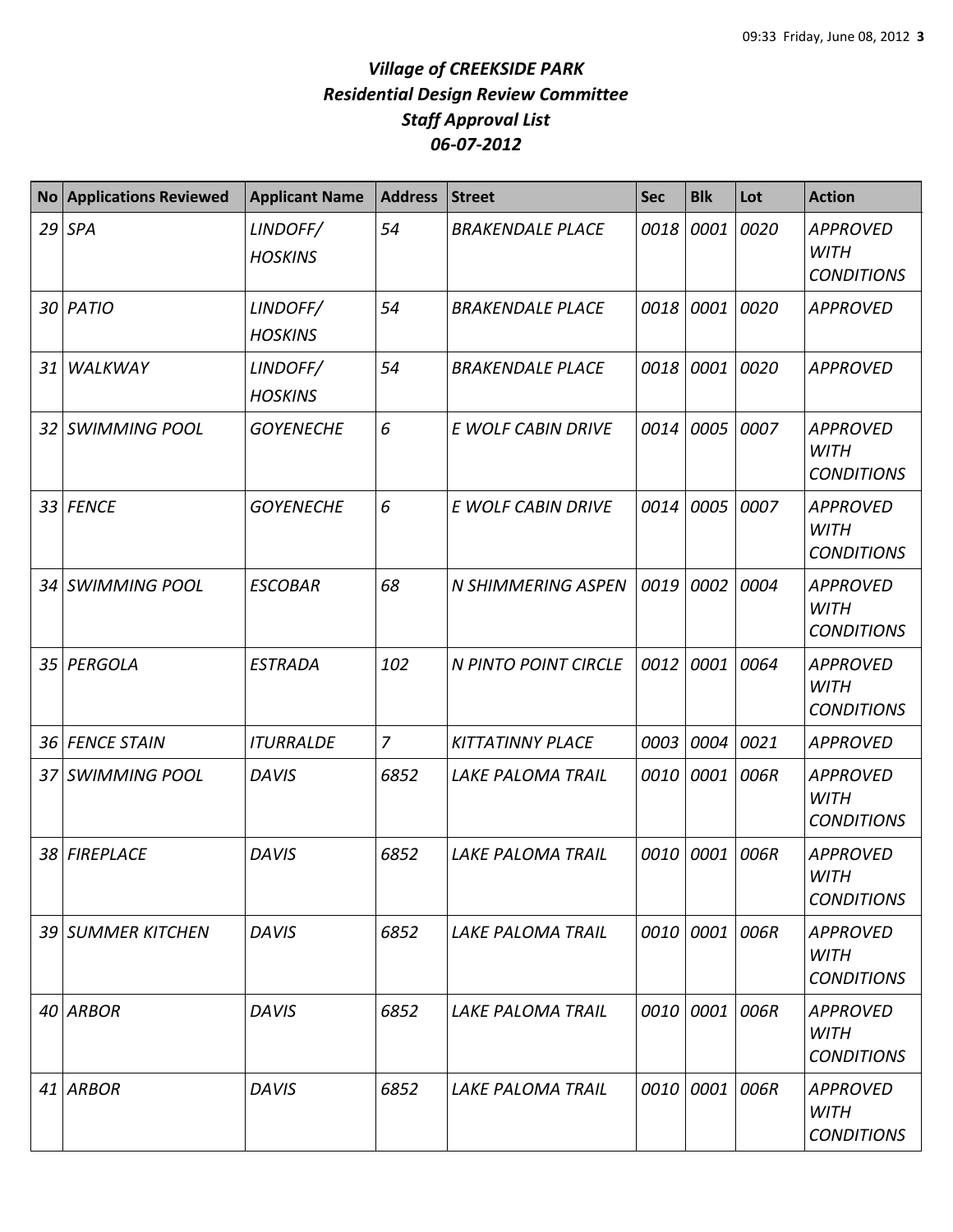| <b>No</b> | <b>Applications Reviewed</b> | <b>Applicant Name</b> | <b>Address</b> | <b>Street</b>             | <b>Sec</b> | <b>Blk</b>     | Lot  | <b>Action</b>                                       |
|-----------|------------------------------|-----------------------|----------------|---------------------------|------------|----------------|------|-----------------------------------------------------|
| 42        | <b>ARBOR</b>                 | <b>DAVIS</b>          | 6852           | <b>LAKE PALOMA TRAIL</b>  | 0010       | 0001           | 006R | <b>APPROVED</b><br><b>WITH</b><br><b>CONDITIONS</b> |
|           | 43 FENCE                     | <b>DAVIS</b>          | 6852           | <b>LAKE PALOMA TRAIL</b>  | 0010       | 0001           | 006R | <b>APPROVED</b><br><b>WITH</b><br><b>CONDITIONS</b> |
|           | 44 SPA                       | <b>CORTES</b>         | 14             | ARROWFEATHER PLACE   0014 |            | 0003           | 0017 | <b>APPROVED</b><br><b>WITH</b><br><b>CONDITIONS</b> |
| 45        | PERGOLA                      | <b>CORTES</b>         | 14             | ARROWFEATHER PLACE 0014   |            | 0003           | 0017 | <b>APPROVED</b><br><b>WITH</b><br><b>CONDITIONS</b> |
| 46        | <b>SUMMER KITCHEN</b>        | <b>CORTES</b>         | 14             | ARROWFEATHER PLACE 0014   |            | 0003           | 0017 | <b>APPROVED</b><br><b>WITH</b><br><b>CONDITIONS</b> |
| 47        | PAVING                       | <b>CORTES</b>         | 14             | ARROWFEATHER PLACE 0014   |            | 0003           | 0017 | <b>APPROVED</b>                                     |
| 48        | <b>PLAY STRUCTURE</b>        | <b>McCAULEY</b>       | 30             | <b>SANDWELL PLACE</b>     | 0009       | 0001           | 0031 | <b>APPROVED</b><br><b>WITH</b><br><b>CONDITIONS</b> |
| 49        | <b>FENCE STAIN</b>           | <b>GALEAZI</b>        | 43             | S VICTORIANA CIRCLE       | 0007       | 0001           | 0011 | <b>APPROVED</b><br><b>WITH</b><br><b>CONDITIONS</b> |
| 50        | PERGOLA                      | <b>JORDAN</b>         | 38             | <b>WANING MOON DRIVE</b>  | 0030       | 0001           | 0001 | <b>APPROVED</b>                                     |
| 51 I      | <b>FENCE</b>                 | <b>VELASCO</b>        | 214            | <b>TORTOISE CREEK</b>     | 0008       | 0001           | 0085 | <b>APPROVED</b>                                     |
|           | 52 SWIMMING POOL             | <b>MASON</b>          | 174            | PINTO POINT PLACE         |            | 0012 0001 0082 |      | <b>APPROVED</b><br><b>WITH</b><br><b>CONDITIONS</b> |
|           | 53 FENCE                     | <b>MASON</b>          | 174            | PINTO POINT PLACE         |            | 0012 0001      | 0082 | <b>APPROVED</b><br><b>WITH</b><br><b>CONDITIONS</b> |
|           | 54 SWIMMING POOL             | <b>RISH</b>           | 79             | S SHIMMERING ASPEN        |            | 0019 0001      | 0018 | <b>APPROVED</b><br><b>WITH</b><br><b>CONDITIONS</b> |
|           | 55 FENCE                     | <b>RISH</b>           | 79             | S SHIMMERING ASPEN        |            | 0019 0001      | 0018 | <b>APPROVED</b><br><b>WITH</b><br><b>CONDITIONS</b> |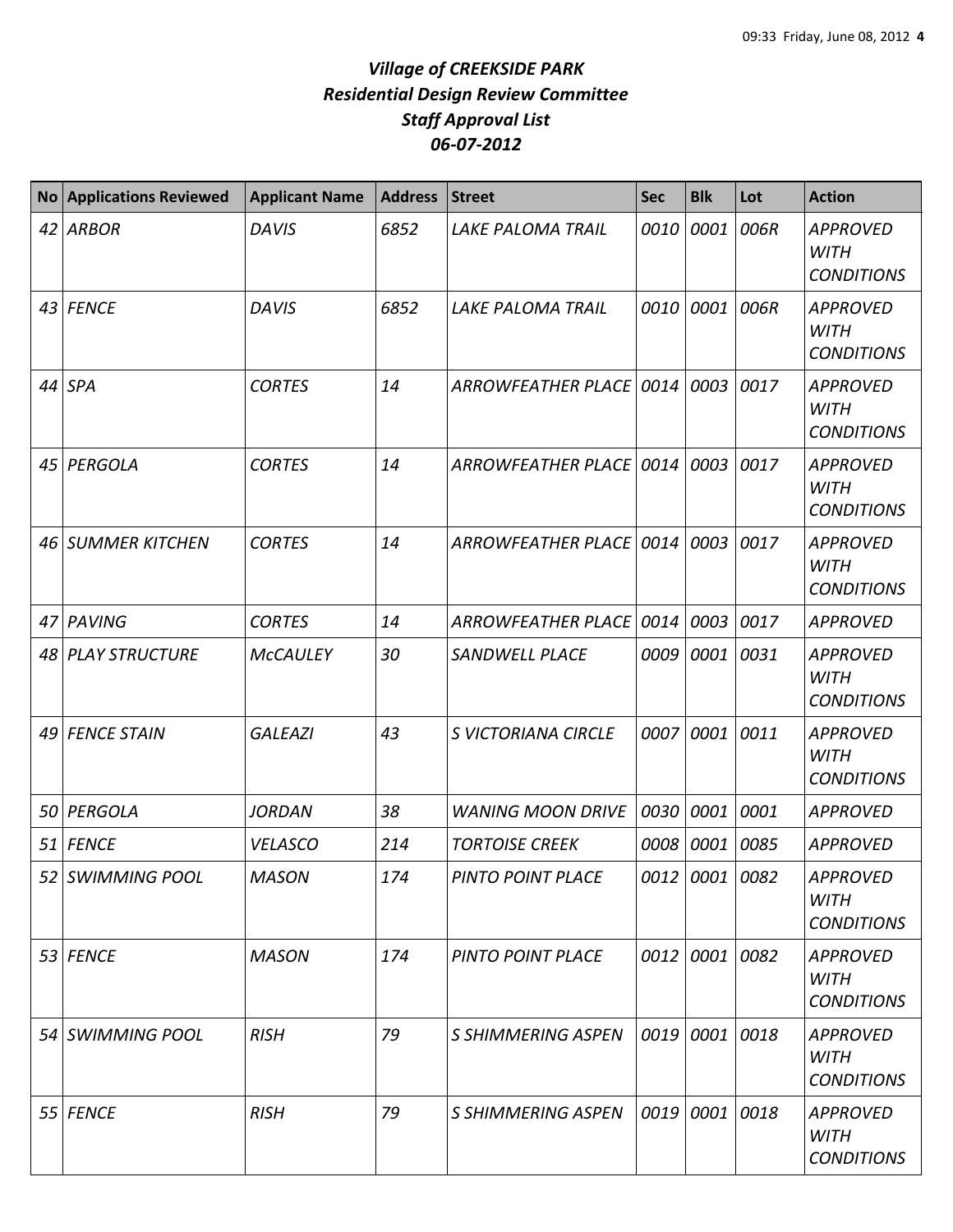| <b>No</b> | <b>Applications Reviewed</b> | <b>Applicant Name</b> | <b>Address</b> | <b>Street</b>             | <b>Sec</b> | <b>Blk</b> | Lot  | <b>Action</b>                                       |
|-----------|------------------------------|-----------------------|----------------|---------------------------|------------|------------|------|-----------------------------------------------------|
| 56        | <b>TREE REMOVAL</b>          | <b>PERKINS</b>        | 35             | <b>MOHAWK PATH TRAIL</b>  | 0006       | 0001       | 0001 | <b>APPROVED</b>                                     |
| 57        | <b>TRAMPOLINE</b>            | <b>ALTAMIRANO</b>     | 22             | <b>HOMED LARK PLACE</b>   | 0013       | 0002       | 0034 | <b>APPROVED</b><br><b>WITH</b><br><b>CONDITIONS</b> |
| 58        | <b>FENCE</b>                 | <b>SEILER</b>         | $\overline{7}$ | <b>PALOMA PINES PLACE</b> | 0023       | 0001       | 0002 | <b>APPROVED</b>                                     |
| 59        | <b>PLAY STRUCTURE</b>        | <b>MARTINEZ</b>       | 43             | N SHIMMERING ASPEN        | 0019       | 0001       | 0009 | <b>APPROVED</b><br><b>WITH</b><br><b>CONDITIONS</b> |
| 60        | <b>PLAY STRUCTURE</b>        | <b>VANDER VOORT</b>   | 70             | <b>W ARBOR CAMP CIR</b>   | 0004       | 0003       | 0033 | <b>APPROVED</b>                                     |
| 61        | <b>SWIMMING POOL</b>         | <b>SEEGER</b>         | 206            | <b>BAUER POINT COURT</b>  | 0006       | 0001       | 0061 | <b>APPROVED</b><br><b>WITH</b><br><b>CONDITIONS</b> |
| 62        | <b>SWIMMING POOL</b>         | <b>GONZALES</b>       | 7              | ARROWFEATHER PLACE 0014   |            | 0003       | 0021 | <b>APPROVED</b><br><b>WITH</b><br><b>CONDITIONS</b> |
| 63        | PERGOLA                      | <b>GUERRERO</b>       | 58             | E CRESTA BEND PLACE       | 0018       | 0001       | 0061 | <b>APPROVED</b>                                     |
| 64        | <b>FIRE PIT</b>              | <b>GUERRERO</b>       | 58             | E CRESTA BEND PLACE       | 0018       | 0001       | 0061 | <b>APPROVED</b><br><b>WITH</b><br><b>CONDITIONS</b> |
| 65        | WALKWAY                      | <b>GUERRERO</b>       | 58             | E CRESTA BEND PLACE       | 0018       | 0001       | 0061 | <b>APPROVED</b>                                     |
| 66        | <b>SWIMMING POOL</b>         | <b>MARTIN</b>         | 46             | <b>LANGSTONE PLACE</b>    | 0009       | 0001       | 0011 | <b>APPROVED</b><br><b>WITH</b><br><b>CONDITIONS</b> |
| 67        | <b>FIRE PIT</b>              | <b>MARTIN</b>         | 46             | <b>LANGSTONE PLACE</b>    | 0009       | 0001       | 0011 | <b>APPROVED</b><br><b>WITH</b><br><b>CONDITIONS</b> |
| 68        | <b>PLAY STRUCTURE</b>        | <b>GUZMAN</b>         | 39             | <b>S BACOPA DRIVE</b>     | 0007       | 0005 0013  |      | <b>APPROVED</b>                                     |
| 69        | <b>PLAY STRUCTURE</b>        | HEMMERT               | 79             | S SPINCASTER COURT        | 0017       | 0002 0003  |      | APPROVED                                            |
| 70 I      | <b>SWIMMING POOL</b>         | <b>MCDOUGALL</b>      | 18             | <b>VERDIN PLACE</b>       | 0013       | 0001       | 0041 | <b>APPROVED</b><br><b>WITH</b><br><b>CONDITIONS</b> |
| 71        | <b>SWIMMING POOL</b>         | <b>JELINEK</b>        | 94             | <b>SANDWELL PLACE</b>     | 0009       | 0001 0015  |      | APPROVED<br>WITH<br><b>CONDITIONS</b>               |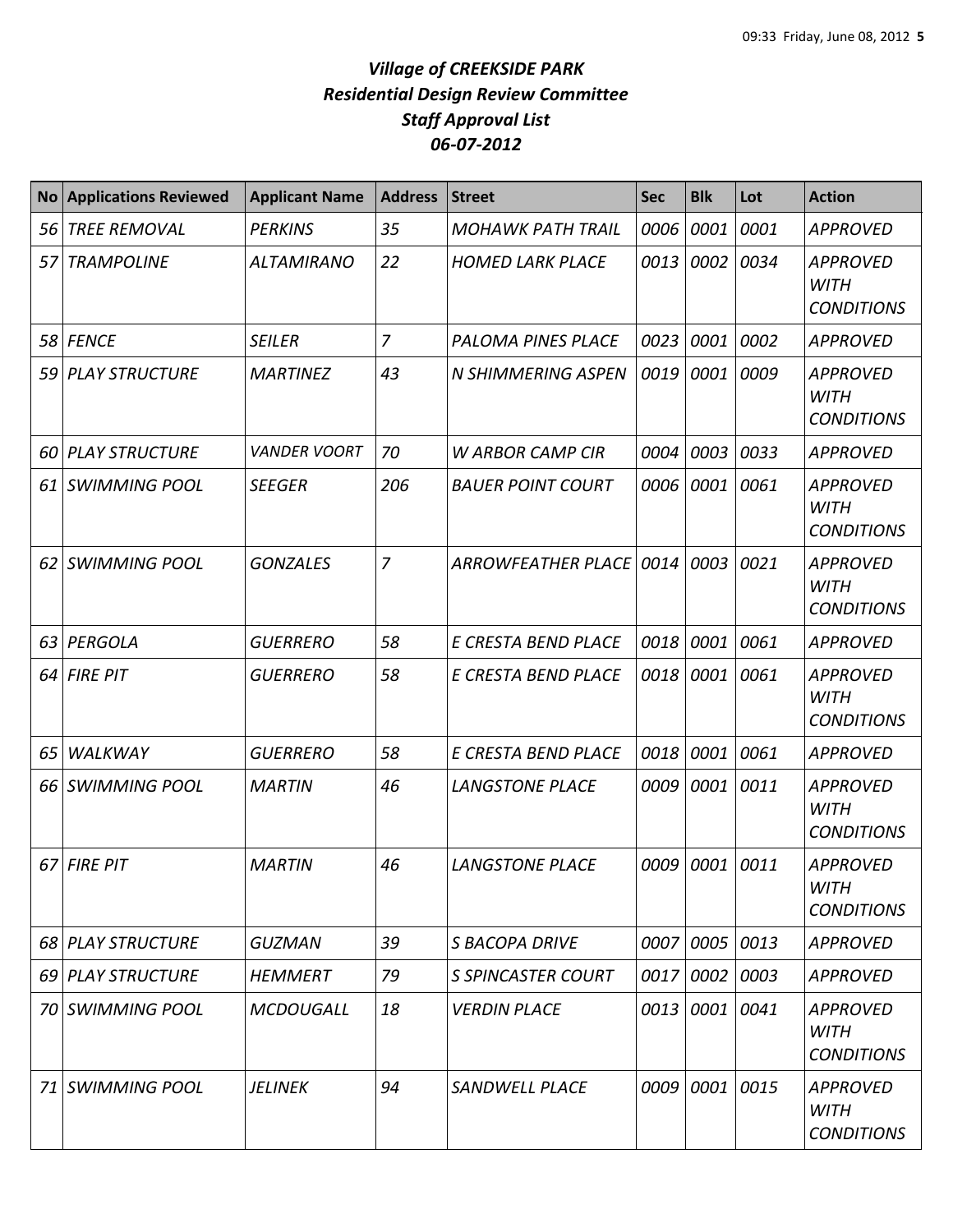| <b>No</b> | <b>Applications Reviewed</b>       | <b>Applicant Name</b> | <b>Address</b> | <b>Street</b>             | <b>Sec</b> | <b>Blk</b>     | Lot  | <b>Action</b>                                       |
|-----------|------------------------------------|-----------------------|----------------|---------------------------|------------|----------------|------|-----------------------------------------------------|
|           | <b>72 SUMMER KITCHEN</b>           | <b>SEEGER</b>         | 206            | <b>BAUER POINT COURT</b>  | 0006       | 0001           | 0061 | <b>APROVED</b><br><b>WITH</b><br><b>CONDITIONS</b>  |
|           | 73 SWIMMING POOL                   | <b>BYRD</b>           | 19             | <b>CAMPLIGHT COURT</b>    |            | 0024 0002      | 0006 | <b>APPROVED</b><br><b>WITH</b><br><b>CONDITIONS</b> |
|           | 74 HOME REFUELING<br><b>SYSTEM</b> | <b>WILLIAMS</b>       | 10             | <b>HADLOCK PLACE</b>      |            | 0005 0002 0033 |      | <b>APPROVED</b><br><b>WITH</b><br><b>CONDITIONS</b> |
|           | 75 PERGOLA                         | <b>NIELSEN</b>        | 42             | <b>N ARROW CANYON CIR</b> | 0003       | 0002           | 0011 | <b>APPROVED</b><br><b>WITH</b><br><b>CONDITIONS</b> |
|           | 76 PAVING                          | <b>NIELSEN</b>        | 42             | N ARROW CANYON CIR        |            | 0003 0002      | 0011 | <b>APPROVED</b>                                     |
|           | 77 SWIMMING POOL                   | PERRY                 | 95             | N BACOPA DRIVE            |            | 0007 0006 0012 |      | <b>APPROVED</b><br><b>WITH</b><br><b>CONDITIONS</b> |
|           | 78 SWIMMING POOL                   | <b>NEFF</b>           | 47             | E HULLWOOD CIRCLE         |            | 0002 0002      | 0009 | <b>APPROVED</b><br><b>WITH</b><br><b>CONDITIONS</b> |
|           | 79 PATIO COVER                     | <b>NEFF</b>           | 47             | E HULLWOOD CIRCLE         |            | 0002 0002      | 0009 | <b>APPROVED</b><br><b>WITH</b><br><b>CONDITIONS</b> |
|           | <b>80 SUMMER KITCHEN</b>           | <b>NEFF</b>           | 47             | E HULLWOOD CIRCLE         |            | 0002 0002      | 0009 | <b>APPROVED</b><br><b>WITH</b><br><b>CONDITIONS</b> |
|           | 81 SWIMMING POOL                   | <b>CARNEY</b>         | 87             | N BACOPA DRIVE            |            | 0007 0006 0010 |      | <b>APPROVED</b><br><b>WITH</b><br><b>CONDITIONS</b> |
|           | 82 SUMMER KITCHEN                  | <b>CARNEY</b>         | 87             | N BACOPA DRIVE            |            | 0007 0006 0010 |      | <b>APPROVED</b><br><b>WITH</b><br><b>CONDITIONS</b> |
|           | 83 PERGOLA                         | <b>CARNEY</b>         | 87             | N BACOPA DRIVE            |            | 0007 0006 0010 |      | <b>APPROVED</b>                                     |
|           |                                    |                       |                |                           |            |                |      |                                                     |